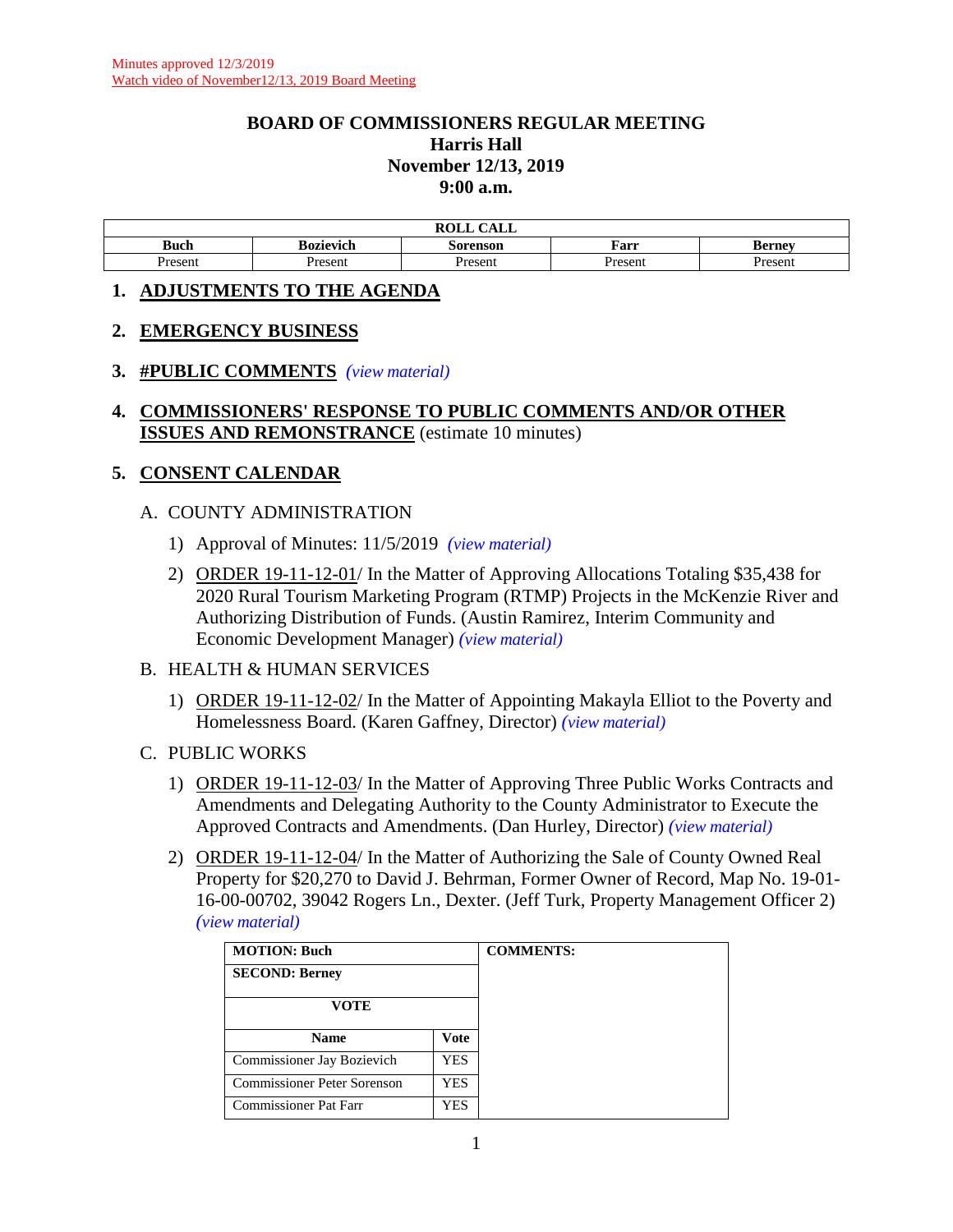| Commissioner Joe Bernev   | ⁄ES |
|---------------------------|-----|
| Commissioner Heather Buch | YES |

# **6. COUNTY COUNSEL**

A. Announcements

# **7. COUNTY ADMINISTRATION**

A. ORDER 19-11-12-05/ In the Matter of Awarding \$80,000 to the Oregon Regional Accelerator & Innovation Network (RAIN) to be Distributed over Two Years. (Austin Ramirez, Interim Community and Economic Development Manager; Caroline cummings, Oregon RAIN Executive Director) (estimate 30 minutes [20/10]) (**10:00 a.m. Time Certain**) *(view [material\)](http://www.lanecountyor.gov/UserFiles/Servers/Server_3585797/File/Government/BCC/2019/2019_AGENDAS/111219agenda/T.7.A.pdf)*

| <b>MOTION: Bozievich</b>       | <b>COMMENTS:</b> |  |
|--------------------------------|------------------|--|
| <b>SECOND: Buch</b>            |                  |  |
| <b>VOTE</b>                    |                  |  |
| <b>Name</b>                    | Vote             |  |
| Commissioner Jay Bozievich     | <b>YES</b>       |  |
| Commissioner Peter Sorenson    | <b>YES</b>       |  |
| Commissioner Pat Farr          | <b>YES</b>       |  |
| <b>Commissioner Joe Berney</b> | <b>YES</b>       |  |
| Commissioner Heather Buch      | YES              |  |

B. ORDER 19-11-12-06/ In the Matter of Authorizing Purchase of Real Property for \$3,150,000 and Delegating Authority to the County Administrator to Execute Documents Necessary to Complete the Purchase. (Jeff Kincaid, Management Analyst) (estimate 20 minutes [10/10]) *(view [material\)](http://www.lanecountyor.gov/UserFiles/Servers/Server_3585797/File/Government/BCC/2019/2019_AGENDAS/111219agenda/T.7.B.pdf)*

| <b>MOTION: Farr</b>              |             |
|----------------------------------|-------------|
| <b>SECOND: Buch</b>              |             |
| <b>VOTE</b>                      |             |
| <b>Name</b>                      | <b>Vote</b> |
| Commissioner Jay Bozievich       | <b>YES</b>  |
| Commissioner Peter Sorenson      | <b>YES</b>  |
| <b>Commissioner Pat Farr</b>     | <b>YES</b>  |
| <b>Commissioner Joe Berney</b>   | <b>YES</b>  |
| <b>Commissioner Heather Buch</b> | <b>YES</b>  |

C. ORDER 19-11-12-07/ In the Matter of Adopting Recommendations of the Lane County Legislative Committee. (Alex Cuyler, Intergovernmental Relations Manager) (estimate 30 minutes [15/15]) *(view [material\)](http://www.lanecountyor.gov/UserFiles/Servers/Server_3585797/File/Government/BCC/2019/2019_AGENDAS/111219agenda/T.7.C.pdf)*

| <b>COMMENTS:</b><br><b>MOTION: Farr</b> |  |
|-----------------------------------------|--|
|-----------------------------------------|--|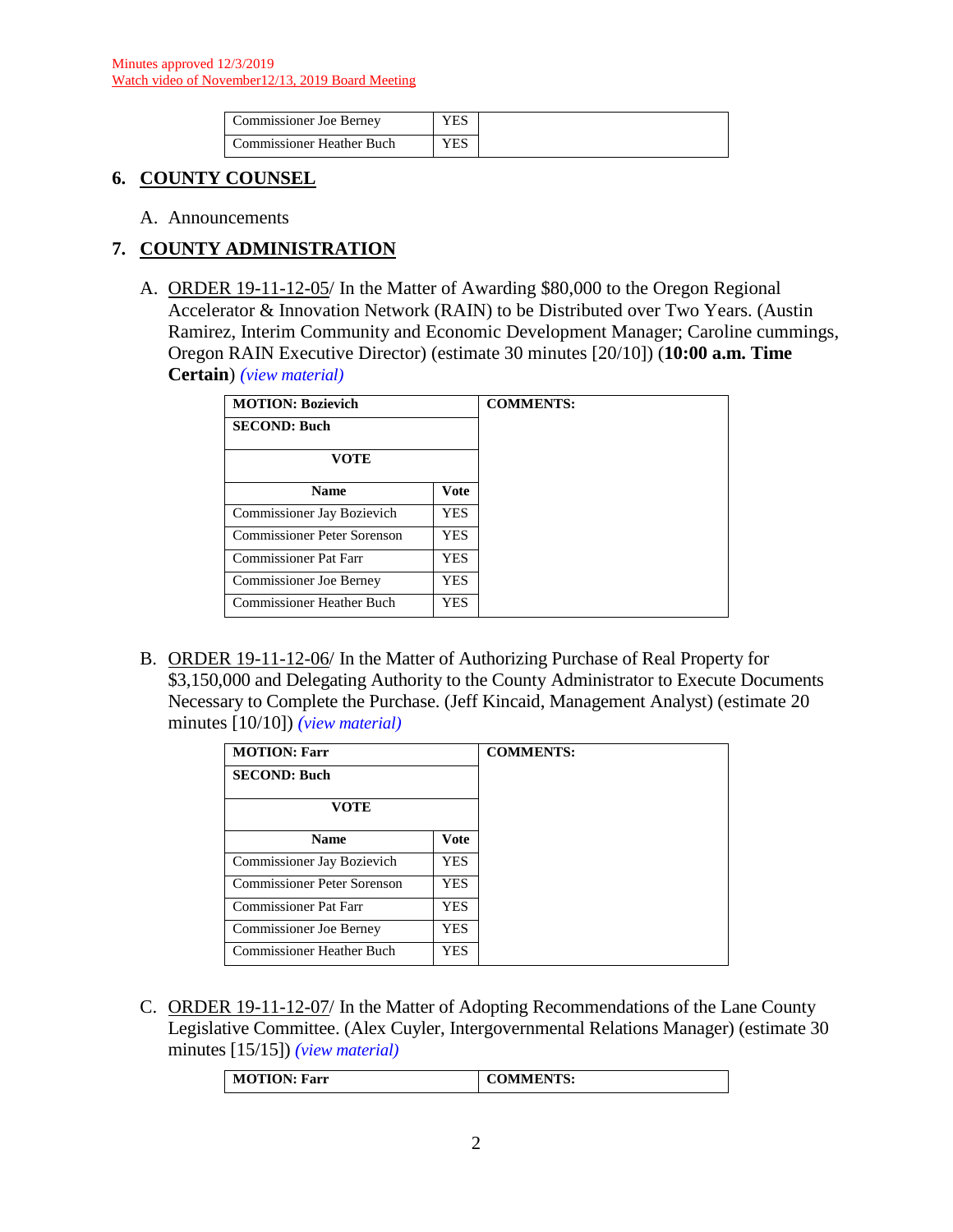| <b>SECOND: Buch</b>          |            |
|------------------------------|------------|
| <b>VOTE</b>                  |            |
| <b>Name</b>                  | Vote       |
| Commissioner Jay Bozievich   | YES.       |
| Commissioner Peter Sorenson  | <b>YES</b> |
| <b>Commissioner Pat Farr</b> | YES        |
| Commissioner Joe Berney      | YES        |
| Commissioner Heather Buch    | YES        |

D. ORDER 19-11-12-08/ In the Matter of Designating a Voting Delegate for the Board of Directors Election, Position #5, at the Council of Forest Trust Land Counties. (Alex Cuyler, Intergovernmental Relations Manager) (estimate 5 minutes [3/2]) *(view [material\)](http://www.lanecountyor.gov/UserFiles/Servers/Server_3585797/File/Government/BCC/2019/2019_AGENDAS/111219agenda/T.7.D.pdf)*

| <b>MOTION: Farr</b><br><b>SECOND: Bozievich</b> | <b>COMMENTS: Commissioner</b><br>Bozievich was selected as the voting<br>delegate. |  |
|-------------------------------------------------|------------------------------------------------------------------------------------|--|
| VOTE                                            |                                                                                    |  |
| <b>Vote</b><br><b>Name</b>                      |                                                                                    |  |
| Commissioner Jay Bozievich                      | <b>YES</b>                                                                         |  |
| <b>Commissioner Peter Sorenson</b>              | <b>YES</b>                                                                         |  |
| <b>Commissioner Pat Farr</b>                    | <b>YES</b>                                                                         |  |
| <b>Commissioner Joe Berney</b><br>YES.          |                                                                                    |  |
| <b>Commissioner Heather Buch</b>                | <b>YES</b>                                                                         |  |

- E. Announcements *(view [material\)](http://www.lanecountyor.gov/UserFiles/Servers/Server_3585797/File/Government/BCC/2019/2019_AGENDAS/111219agenda/T.7.E.pdf)*
- **8. EXECUTIVE SESSION as per ORS 192.660** (BCC Conference Room)

# **9. OTHER BUSINESS**

## **Recess**

# **TUESDAY, NOVEMBER 12, 2019 – REGULAR MEETING**

(1:30 p.m.) (Harris Hall)

# **10. PUBLIC WORKS**

A. PUBLIC HEARING / ORDER 19-11-12-09/ In the Matter of the Surrender of a Portion of 19<sup>th</sup> Street (County Road Numbers 667 and 1141) and a Portion of Yolanda Avenue (County Road Number 840) to the City of Springfield with a Public Hearing. (17-03-24 & 25) (Mikeal Jay Blommè, Lane County Surveyor) (estimate 15 minutes [5/10]) *(view [material\)](http://www.lanecountyor.gov/UserFiles/Servers/Server_3585797/File/Government/BCC/2019/2019_AGENDAS/111219agenda/T.10.A.pdf)*

| <b>MOTION: Berney</b>    | <b>COMMENTS:</b> |
|--------------------------|------------------|
| <b>SECOND: Bozievich</b> |                  |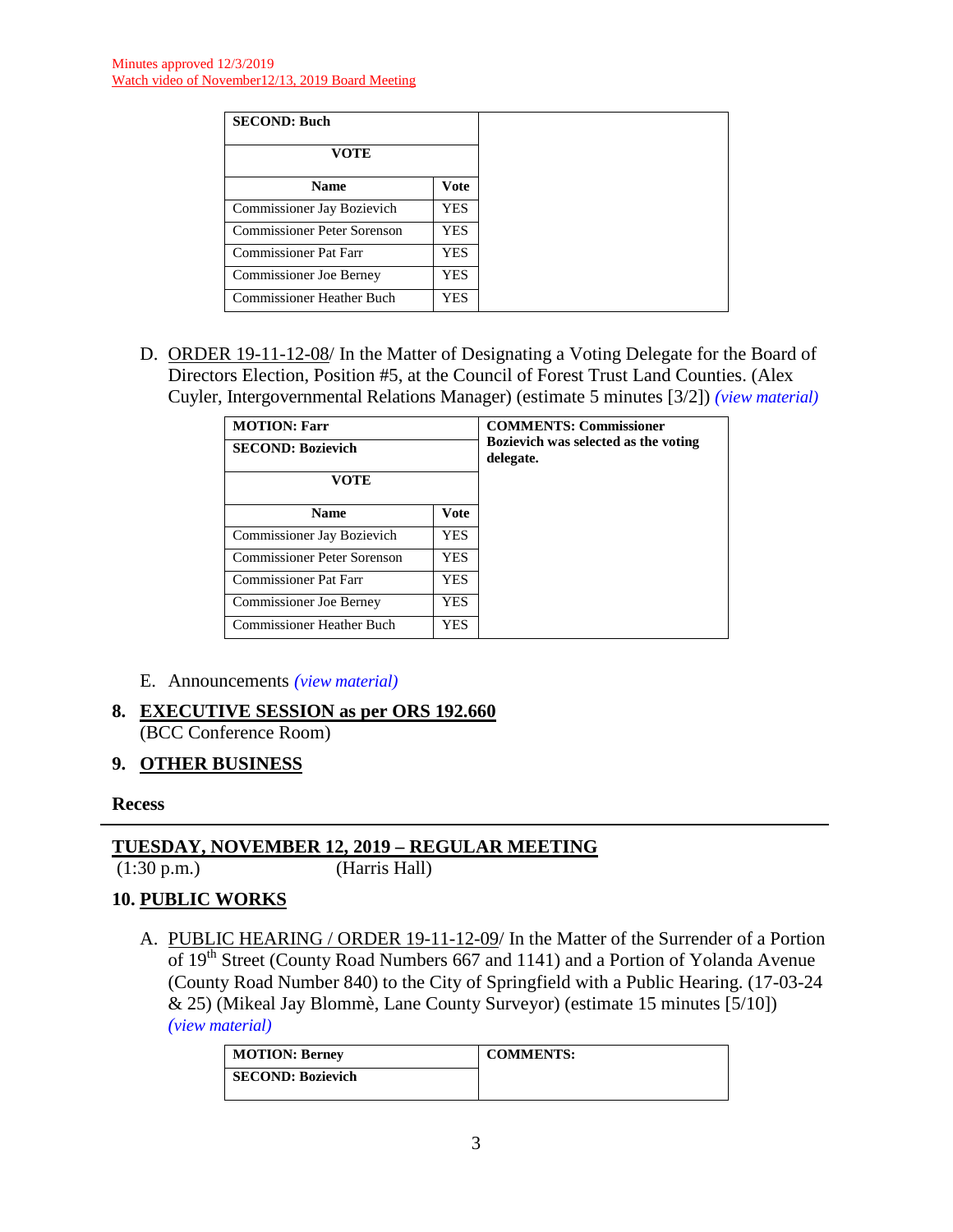| VOTE                             |      |
|----------------------------------|------|
| <b>Name</b>                      | Vote |
| Commissioner Jay Bozievich       | YES  |
| Commissioner Peter Sorenson      | YES  |
| <b>Commissioner Pat Farr</b>     | YES  |
| Commissioner Joe Berney          | YES  |
| <b>Commissioner Heather Buch</b> | YES  |

B. SECOND READING AND PUBLIC HEARING / ORDINANCE NO. PA 1376/ In the matter of Amending the Lane County Rural Comprehensive Plan (RCP) to add a new quarry site (Rattlesnake Quarry off of Wards Butte Road) to the Lane County Inventory of Significant Mineral and Aggregate Sites; to authorize mining and processing pursuant to Oregon Administrative Rule (OAR) 660-023-0180; to redesignate land from Forest (F) to Natural Resource: Mineral (NR:M) and rezone land from Non-Impacted Forest Land (F-1) to Quarry and Mine Operations (QM), and to require Site Review pursuant to Lane Code 16.257(4)(a) through (j); and adopting savings and severability clauses. (File No. 509- PA18-05008; Applicant: Oregon Department of Transportation). (PM 10/29/19) (Rachel Serslev, Planner; Anne Davies, LCOG Principal Attorney) (estimate 45 minutes [15/30]) *(view [10/29/19 material\)](http://www.lanecounty.org/UserFiles/Servers/Server_3585797/File/Government/BCC/2019/2019_AGENDAS/102919agenda/T.12.B.pdf)*

| <b>MOTION: Buch</b>                     | <b>COMMENTS:</b> Close public hearing                               |  |
|-----------------------------------------|---------------------------------------------------------------------|--|
| <b>SECOND: Bozievich</b>                | and close the record bring back for<br>third reading on $12/3/2019$ |  |
| <b>VOTE</b>                             |                                                                     |  |
| <b>Name</b>                             | <b>Vote</b>                                                         |  |
| Commissioner Jay Bozievich              | YES                                                                 |  |
| Commissioner Peter Sorenson             | YES.                                                                |  |
| <b>Commissioner Pat Farr</b>            | YES.                                                                |  |
| <b>Commissioner Joe Berney</b><br>YES.  |                                                                     |  |
| <b>Commissioner Heather Buch</b><br>YES |                                                                     |  |

# **11. COUNTY ADMINISTRATION**

A. DISCUSSION/ Coordinated Facility Planning. (Steve Mokrohisky, County Administrator; Mike Penwell, Capital Projects Manager; Judy Williams, Strategy and Integration Manager) (estimate 30 minutes [15/15]) (**3:30 p.m. Time Certain)**  *(view [material\)](http://www.lanecountyor.gov/UserFiles/Servers/Server_3585797/File/Government/BCC/2019/2019_AGENDAS/111219agenda/T.11.A.pdf)*

# **12. PUBLIC WORKS**

A. DISCUSSION/ Request for the Forgiveness of a Lien in Favor of the Lane County Land Management Division Attached to the Property Located at 82855 North Butte Rd. Creswell, OR. (Keir Miller, Land Management Manager; Sebastian Tapia, Assistant County Counsel) (estimate 30 minutes [10/20]) *(view [material\)](http://www.lanecountyor.gov/UserFiles/Servers/Server_3585797/File/Government/BCC/2019/2019_AGENDAS/111219agenda/T.12.A.pdf)*

**First Motion: Motioned by Buch, Second by Berney: Motion to forgive accumulated interest with the**